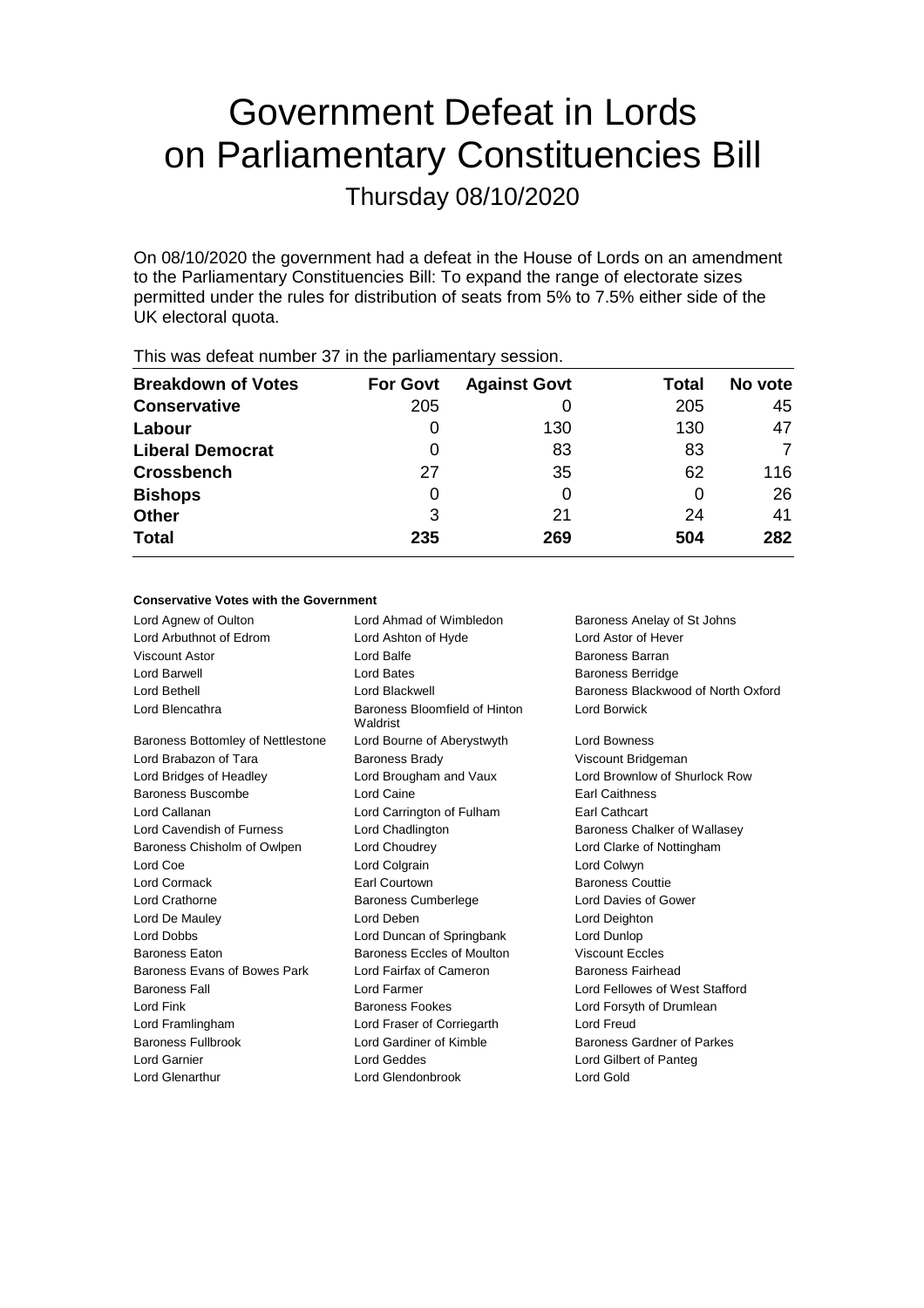Baroness Williams of Trafford Lord Wolfson of Aspley Guise Lord Young of Cookham Viscount Younger of Leckie

Baroness Goldie **Lord Goldsmith of Richmond Park** Lord Goodlad<br>
Lord Grade of Yarmouth **Lord Greenhalgh** Lord Greenhaldh Lord Grimstor Lord Greenhalgh **Lord Grimstone of Boscobel** Viscount Hailsham Lord Hamilton of Epsom Lord Haselhurst Lord Hayward **Baroness Helic** Lord Henley Lord Herbert of South Downs Lord Hodgson of Astley Abbotts Baroness Hodgson of Abinger Baroness Hooper **Lord Howard of Rising** Lord Howard of Lympne Earl Howe Lord Howell of Guildford Lord Hunt of Wirral Baroness Jenkin of Kennington Lord Jopling Lord Keen of Elie Lord King of Bridgwater Lord Kirkhope of Harrogate Lord Lamont of Lerwick Lord Lang of Monkton Lord Lansley Lord Leigh of Hurley Lord Lexden **Lord Lindsay** Lord Lilley **Communication** Lord Lilley **Earl Lindsay** Lord Lingfield **Earl Liverpool** Earl Liverpool Lord Livingston of Parkhead Marquess of Lothian **Lord Lord Lucas** Lord Lucas **Lord Mackay of Clashfern** Lord Mancroft **Baroness Manzoor Baroness Manzoor Lord Marland** Lord Marlesford **Lord McColl of Dulwich** Baroness McGregor-Smith Lord McInnes of Kilwinning Baroness McIntosh of Pickering Baroness Meyer Baroness Mobarik **Baroness Mone** Baroness Mone **Duke of Montrose** Baroness Morgan of Cotes **Baroness Morris of Bolton** Baroness Morrissey Lord Moylan Lord Moynihan Lord Naseby Lord Nash Baroness Neville-Jones Baroness Neville-Rolfe Baroness Newlove Baroness Nicholson of Winterbourne Baroness Noakes Lord Norton of Louth Lord O'Shaughnessy Lord Parkinson of Whitley Bay Lord Patten Baroness Penn Lord Pickles Baroness Pidding **Lord Popat Contract Contract Contract Contract Contract Contract Contract Contract Contract Contract Contract Contract Contract Contract Contract Contract Contract Contract Contract Contract Contract Cont** Lord Rana Lord Randall of Uxbridge Lord Ranger Baroness Rawlings **Baroness Redfern** Lord Reay **Baroness Redfern** Lord Ribeiro Viscount Ridley Lord Robathan Baroness Rock Lord Rose of Monewden Lord Rotherwick Lord Saatchi Baroness Sanderson of Welton Lord Sarfraz Lord Sassoon **Baroness Sater** Baroness Sater Baroness Scott of Bybrook Baroness Seccombe **Lord Selkirk of Douglas** Baroness Shackleton of Belgravia Lord Sheikh **Baroness Shephard of Northwold** Lord Sherbourne of Didsbury Baroness Shields **Earl Shinkwin** Lord Shinkwin **Earl Shrewsbury** Lord Smith of Hindhead **Baroness Stedman-Scott** Lord Sterling of Plaistow Lord Strathclyde **Baroness Stroud** Baroness Sugg Lord Suri Lord Taylor of Holbeach Lord Trefgarne Lord True **Lord Tugendhat** Viscount Ullswater Lord Vaizey of Didcot **Baroness Vere of Norbiton** Baroness Verma Lord Vinson Lord Wakeham Lord Waldegrave of North Hill Baroness Warsi Lord Wasserman Lord Wei Lord Wharton of Yarm Lord Whitby Lord Willetts

## **Conservative Votes against the Government**

## **Labour Votes with the Government**

## **Labour Votes against the Government**

Lord Bassam of Brighton **Lord Berkeley Baroness Blower** Baroness Blower Lord Blunkett **Lord Boateng** Lord Boateng **Lord Bradley** Lord Brooke of Alverthorpe Lord Browne of Ladyton Baroness Bryan of Partick Lord Campbell-Savours **Lord Carter of Coles** Baroness Chakrabarti Baroness Clark of Kilwinning **Baroness Cohen of Pimlico** Lord Collins of Highbury

Lord Adonis Lord Allen of Kensington Lord Alli

Lord Anderson of Swansea **Baroness Andrews** Baroness Armstrong of Hill Top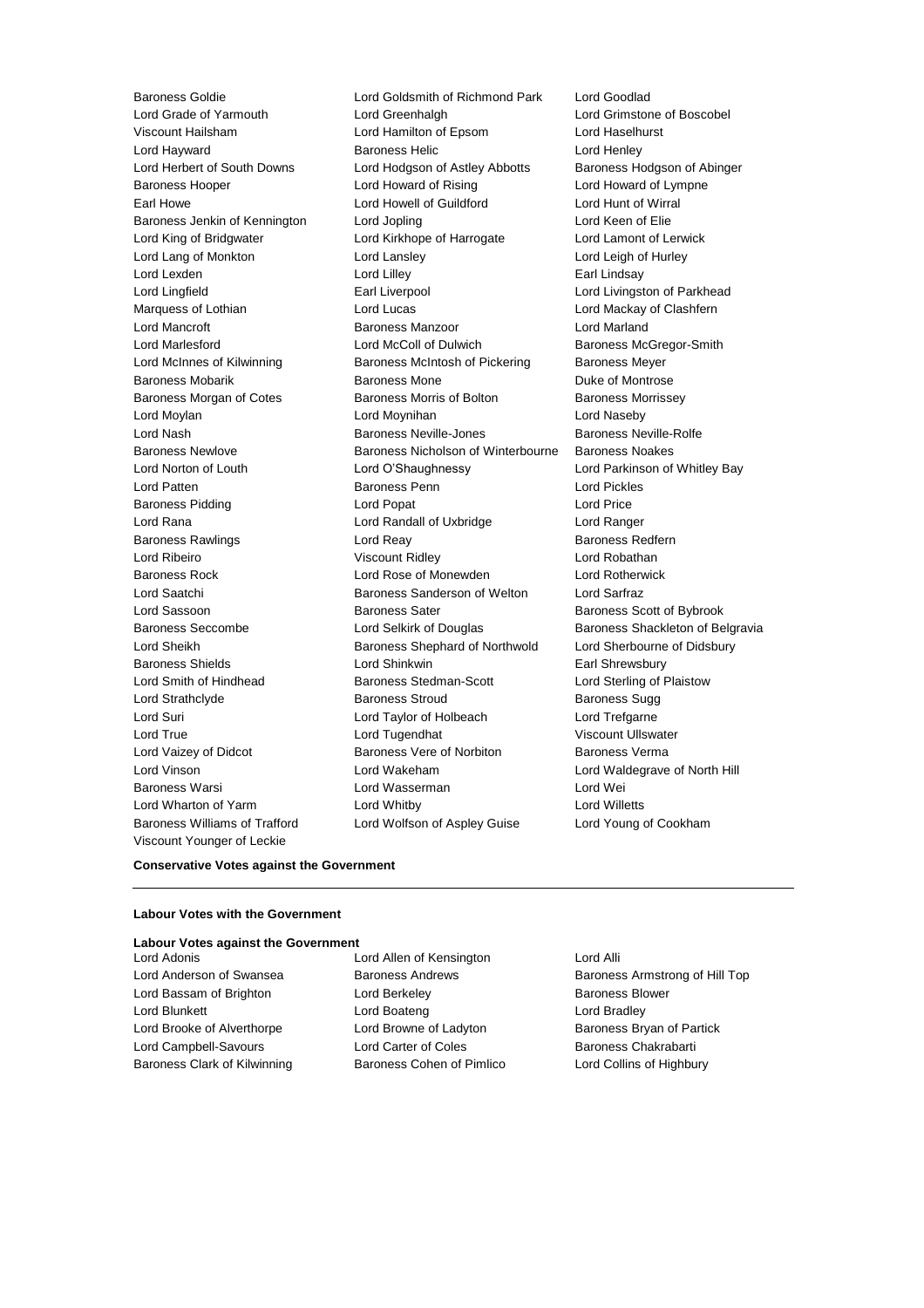Lord Davies of Oldham Lord Desai Baroness Donaghy<br>
Lord Donaughue **Baroness Davies Drake** Lord Dubs<br>
Baroness Drake Lord Dubs Lord Donoughue Baroness Drake Lord Dubs Lord Eatwell Lord Elder Lord Evans of Watford Lord Faulkner of Worcester **Lord Filkin** Lord Filkin Lord Foulkes of Cumnock Baroness Gale **Baroness Golding** Lord Giddens **Baroness Golding** Lord Goldsmith Baroness Goudie Lord Grantchester Lord Griffiths of Burry Port Lord Grocott Lord Hain Viscount Hanworth Lord Harris of Haringey Lord Haskel Lord Haughey Lord Haworth Baroness Hayman of Ullock Baroness Hayter of Kentish Town Baroness Healy of Primrose Hill Baroness Henig Baroness Hilton of Eggardon Lord Hollick Lord Howarth of Newport Lord Hoyle Lord Hunt of Kings Heath Lord Hutton of Furness Baroness Jones of Whitchurch Lord Jones Lord Jordan Lord Judd **Baroness Kennedy of The Shaws** Lord Kennedy of Southwark Lord Knight of Weymouth Baroness Lawrence of Clarendon Lord Layard Lord Lennie **Lord Levy** Lord Levy **Baroness Liddell of Coatdyke** Lord Liddle **Lord Lipsey** Lord Lipsey **Baroness Lister of Burtersett** Lord MacKenzie of Culkein **Lord Mandelson** Baroness Massey of Darwen Lord Maxton Lord McAvoy Baroness McIntosh of Hudnall Lord McKenzie of Luton Lord McNicol of West Kilbride Lord Mendelsohn Lord Mitchell Lord Monks Lord Morris of Aberavon Baroness Morris of Yardley **Lord Murphy of Torfaen** Baroness Nye Baroness Osamor Lord Pendry Lord Ponsonby of Shulbrede Lord Prescott Baroness Primarolo Baroness Prosser Baroness Quin **Baroness Ramsay of Cartvale** Lord Reid of Cardowan Lord Robertson of Port Ellen Lord Rooker Lord Rowlands Baroness Royall of Blaisdon Lord Sawyer **Baroness Sherlock** Baroness Sherlock Lord Sikka **Viscount Simon Baroness Smith of Basildon Lord Sikka** Baroness Smith of Gilmorehill Lord Snape Lord Soley Lord Stevenson of Balmacara Baroness Taylor of Bolton Baroness Thornton Lord Touhig Lord Triesman Lord Tunnicliffe Baroness Warwick of Undercliffe Lord Watson of Invergowrie Lord Watts Lord West of Spithead **Baroness Wheeler** Baroness Wheeler Baroness Whitaker Lord Whitty Baroness Wilcox of Newport Lord Wills Lord Winston Lord Wood of Anfield Baroness Young of Old Scone Lord Young of Norwood Green

Baroness Corston **Lord Cunningham of Felling** Lord Davidson of Glen Clova<br>
Lord Davies of Oldham Lord Desai **Lord Desai** Baroness Donadhy

## **Liberal Democrat Votes with the Government**

| Liberal Democrat Votes against the Government |                                     |                                |
|-----------------------------------------------|-------------------------------------|--------------------------------|
| Lord Addington                                | Lord Alderdice                      | Lord Allan of Hallam           |
| Baroness Bakewell of Hardington<br>Mandeville | <b>Baroness Barker</b>              | Lord Beith                     |
| Baroness Benjamin                             | Baroness Bonham-Carter of Yarnbury  | Baroness Bowles of Berkhamsted |
| Lord Bradshaw                                 | <b>Baroness Brinton</b>             | Lord Bruce of Bennachie        |
| Lord Burnett                                  | Baroness Burt of Solihull           | Lord Campbell of Pittenweem    |
| Lord Chidgey                                  | Lord Clement-Jones                  | Lord Dholakia                  |
| <b>Baroness Doocey</b>                        | Baroness Featherstone               | Lord Foster of Bath            |
| Lord Fox                                      | Baroness Garden of Frognal          | Lord German                    |
| Earl Glasgow                                  | Lord Goddard of Stockport           | Lord Greaves                   |
| <b>Baroness Grender</b>                       | Baroness Hamwee                     | Baroness Harris of Richmond    |
| <b>Baroness Humphreys</b>                     | Lord Hussain                        | Baroness Hussein-Ece           |
| Baroness Janke                                | Lord Jones of Cheltenham            | Baroness Kramer                |
| Lord Lee of Trafford                          | Baroness Ludford                    | Lord Marks of Henley-on-Thames |
| Lord McNally                                  | Baroness Miller of Chilthorne Domer | Lord Newby                     |
|                                               |                                     |                                |